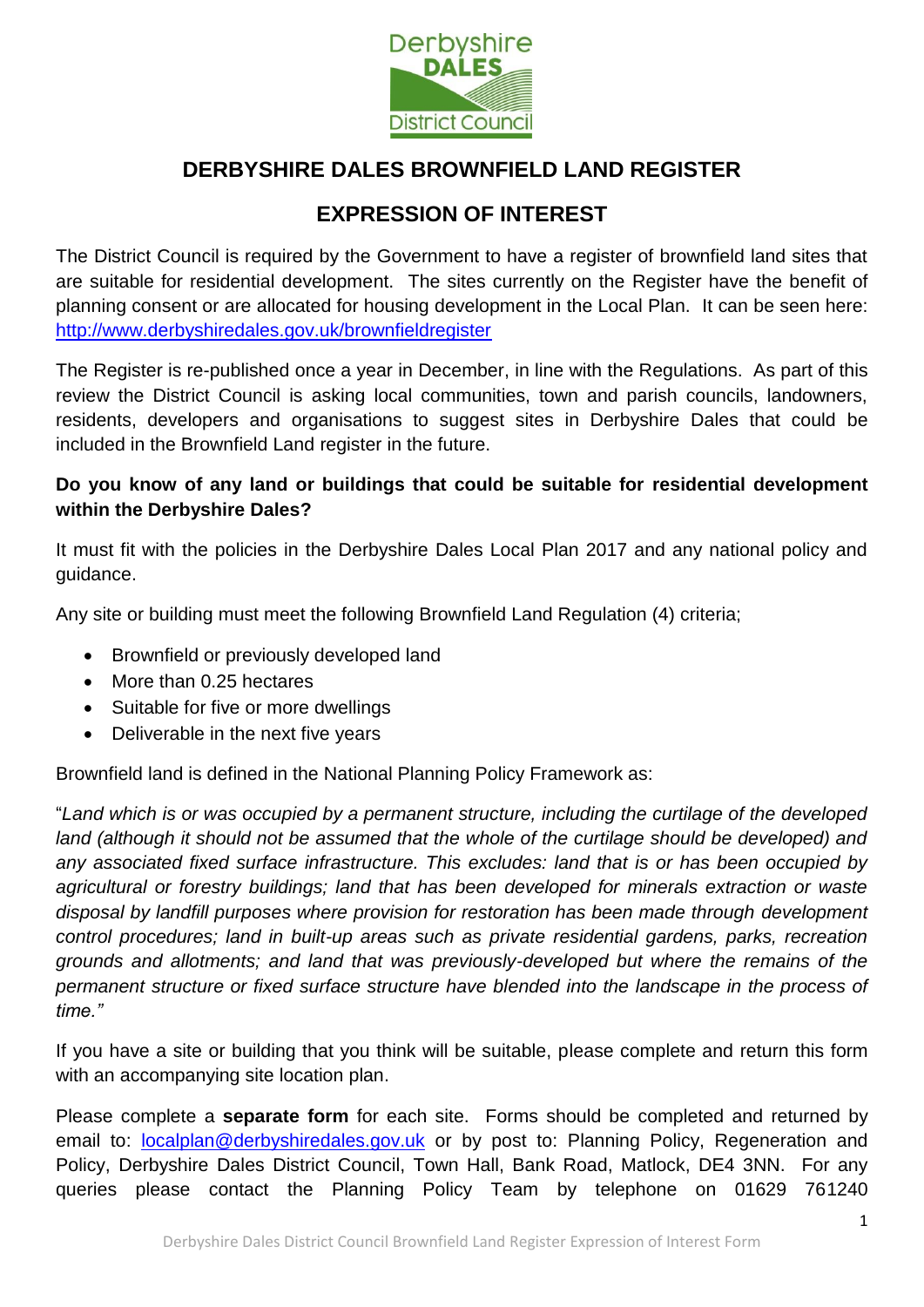#### **SITE SUGGESTION FORM**

Please complete a **separate form for each site** and remember to **attach site location plan**.

**Section 1 Contact Details** Please provide your contact details and those of your agent (if applicable). Where provided will we use your agent's details as first point of contact.

|                      | Your details                             | <b>Agent's details</b> |
|----------------------|------------------------------------------|------------------------|
| <b>Name</b>          |                                          |                        |
| Organisation         |                                          |                        |
| <b>Address</b>       |                                          |                        |
| Town                 |                                          |                        |
| County               |                                          |                        |
| <b>Postcode</b>      |                                          |                        |
| Telephone no.        |                                          |                        |
| <b>Email address</b> |                                          |                        |
|                      | Your status (please tick all that apply) |                        |
|                      | The landowner                            |                        |
|                      | A Planning Consultant                    |                        |
|                      | A developer                              |                        |
|                      | A Land Agent                             |                        |
|                      | A Registered Social Landlord             |                        |
|                      | Other (Please specify)                   |                        |
|                      | Does the owner of the site know you are  | Yes/no (please delete) |
|                      | proposing the site?                      |                        |

## **Section 2 – Site Details**

| <b>Site Name</b>                         |                                             |                                               |
|------------------------------------------|---------------------------------------------|-----------------------------------------------|
| <b>Address</b>                           |                                             |                                               |
| <b>Postcode</b>                          |                                             |                                               |
| <b>Ordnance survey</b><br>grid reference | Easting:                                    | Northing:                                     |
| Site area                                | Whole site (ha)                             | Area of site suitable for<br>development (ha) |
| previous SHELAA studies?                 | Has this site been promoted and assessed in | Yes / No                                      |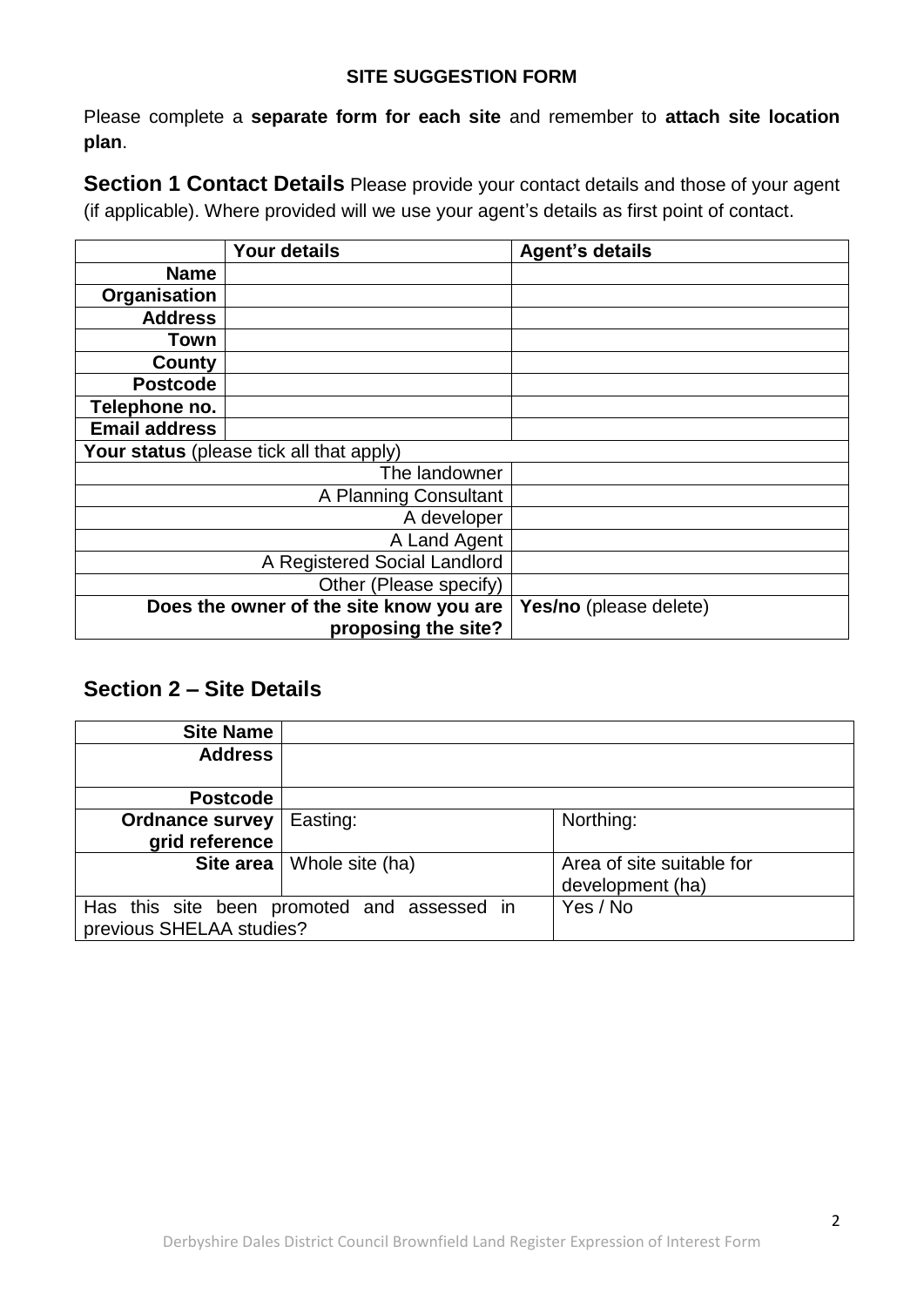# **Section 3 – Current Use**

Please provide details of the current use of the site.

| <b>Current land use</b>              |        |
|--------------------------------------|--------|
| <b>Previous land use</b>             |        |
| <b>Number and type of buildings</b>  |        |
| currently on the site                |        |
| Adjacent / neighbouring use          |        |
| <b>Previous planning history</b>     |        |
| (please state planning reference     |        |
| numbers)                             |        |
| Have any pre application discussions | Yes/No |
| taken place?                         |        |
| If yes please provide details.       |        |

**To be entered on the Brownfield Land Register the land or site must be suitable, available and achievable for residential development and be previously developed land. If it is a mixed use proposal then it must be residential led development.** 

**To be included on the Brownfield Land Register the land or site must fit with the Derbyshire Dales Local Plan 2017. The first stage of site assessment will be an analysis of which policies apply and whether there are any policy constraints that cannot be overcome.**

**The following sections will help the assessment of the sites.**

## **Section 4 – The Development Plan**

| Is the land or site in a sustainable<br>location? | Yes/No |
|---------------------------------------------------|--------|
| Which policies of the Local Plan                  |        |
| support this?                                     |        |
| Please provide details                            |        |
| Are you aware of any policy<br>constraints?       | Yes/No |
| Please provide details                            |        |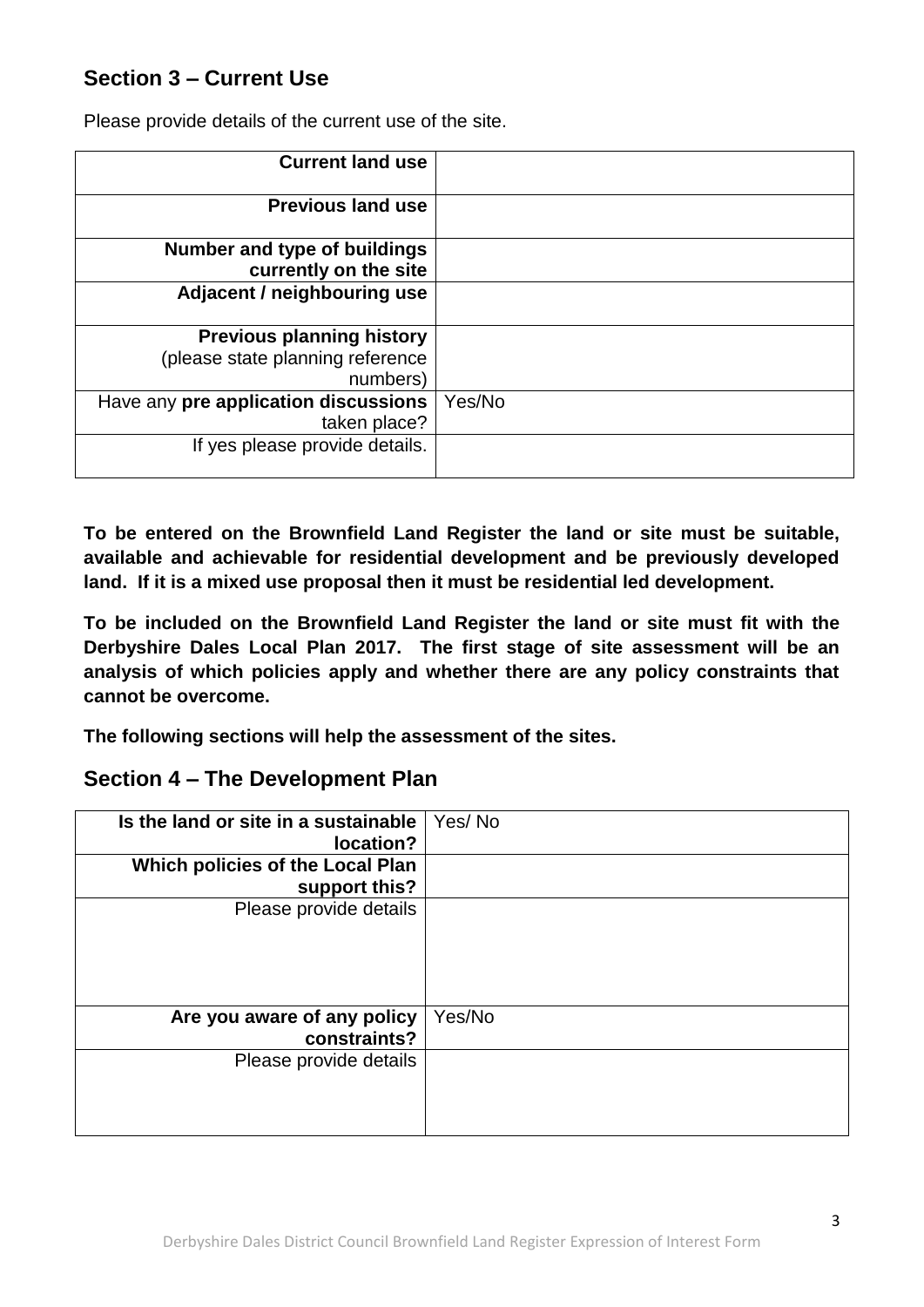# **Section 5 – Site Suitability**

include any land that isn't curtilage

The land is not or has not been occupied by agricultural or forestry

land.

buildings.

| Estimated number of dwellings the land<br>is capable of supporting<br>(note must be more than 5)                                                                                           | Minimum                                                                            | Maximum |  |
|--------------------------------------------------------------------------------------------------------------------------------------------------------------------------------------------|------------------------------------------------------------------------------------|---------|--|
| Are any ancillary uses proposed?                                                                                                                                                           |                                                                                    |         |  |
| (please tick all that apply)                                                                                                                                                               | Office (B1)                                                                        |         |  |
|                                                                                                                                                                                            | Industry (B2)                                                                      |         |  |
|                                                                                                                                                                                            | Storage/Distribution<br>(B8)                                                       |         |  |
|                                                                                                                                                                                            | Retail                                                                             |         |  |
|                                                                                                                                                                                            | Leisure                                                                            |         |  |
|                                                                                                                                                                                            | <b>Community facilities</b>                                                        |         |  |
|                                                                                                                                                                                            | Other                                                                              |         |  |
|                                                                                                                                                                                            | <b>None</b>                                                                        |         |  |
| To make sure that that land meets the definition of previously developed land, please<br>confirm the following by ticking all the boxes where you believe the statements are<br>fulfilled: |                                                                                    |         |  |
| The land is or was occupied by a<br>permanent structure                                                                                                                                    | The land is not a former minerals or<br>waste disposal site with restoration       |         |  |
|                                                                                                                                                                                            | conditions.                                                                        |         |  |
| The land is within the curtilage of a<br>permanent structure and does not                                                                                                                  | The land is not a residential garden,<br>park, recreation ground or allotment in a |         |  |

To the best of your knowledge are there any factors that may prevent or constrain development on the site? Please provide details.

time.

built up area.

The land may have been previously developed but the remains of the permanent structure have not blended into the landscape in the process of

| <b>Possible Constraint</b>                | <b>Details</b> |
|-------------------------------------------|----------------|
| <b>Access issues</b>                      |                |
| (e.g. limitations or problems relating to |                |
| site access)                              |                |
| Topography or ground conditions           |                |
| (e.g. site slopes, varying site levels,   |                |
| contamination, pollution, hazardous       |                |
| waste, instability)                       |                |
| <b>Flood risk and drainage</b>            |                |
| (e.g. liability of the site to flooding,  |                |
| drainage issues)                          |                |
| <b>Legal/operational</b>                  |                |
| (e.g. ownership constraints, covenants,   |                |
| ransom strips)                            |                |
| <b>Environmental</b>                      |                |
| local wildlife<br>designations.<br>(e.g.  |                |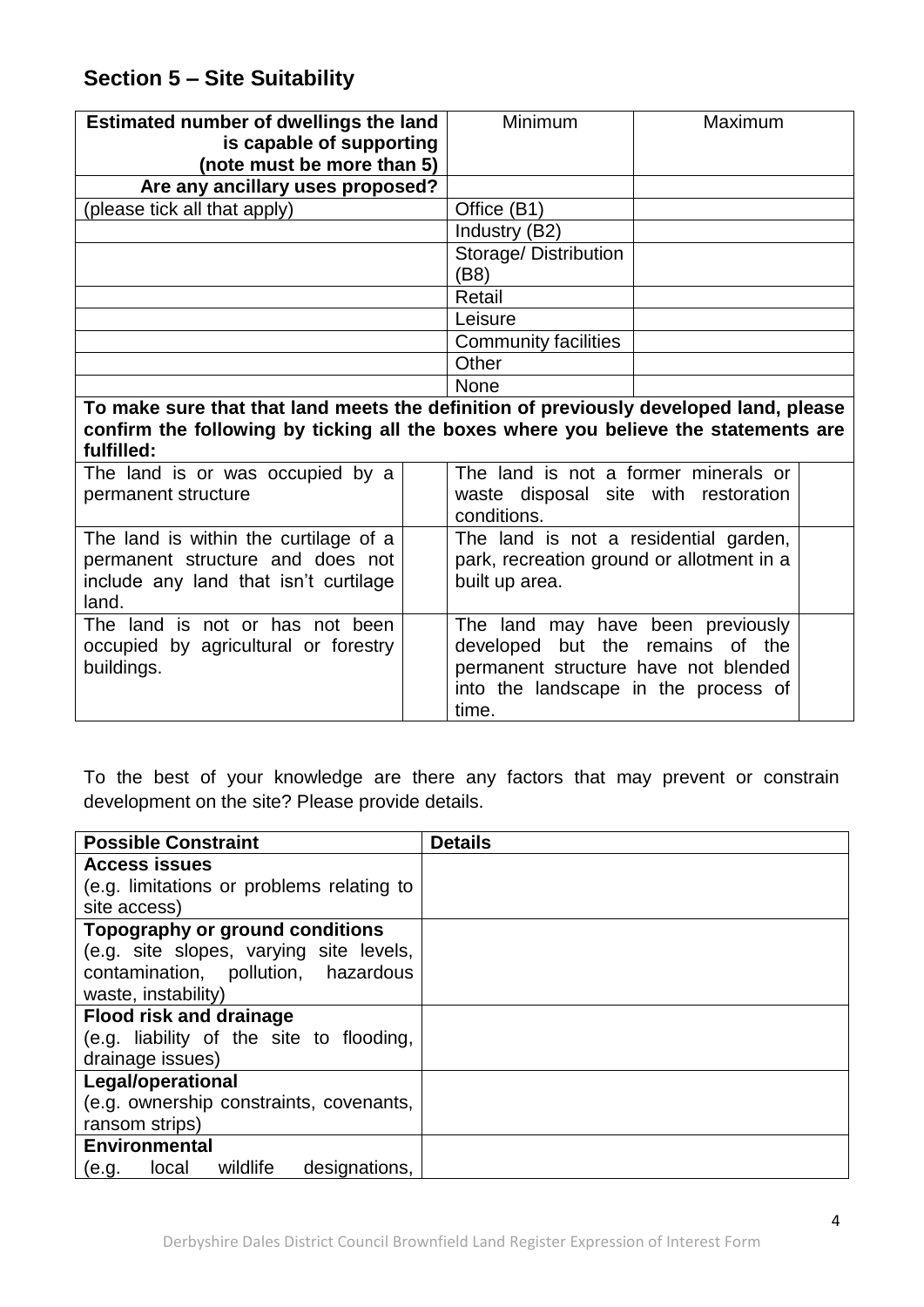| protected species, protected<br>trees,      |                                                                                   |
|---------------------------------------------|-----------------------------------------------------------------------------------|
| listed buildings, conservation area)        |                                                                                   |
| Utilities and infrastructure                |                                                                                   |
| (e.g. provision of services to serve        |                                                                                   |
| development including gas, electricity,     |                                                                                   |
| water, sewerage<br>and                      |                                                                                   |
| telecommunications)                         |                                                                                   |
| Is the site affected by any<br>bad          |                                                                                   |
| neighbour uses? (e.g. railway, major        |                                                                                   |
| highway, heavy industry)                    |                                                                                   |
| <b>Other considerations</b>                 |                                                                                   |
| Are there any other issues that the         |                                                                                   |
| Council should be aware of that may         |                                                                                   |
| affect the developability of the site?      |                                                                                   |
|                                             | Has work been undertaken to consider how these constraints may be overcome? If so |
| please explain and provide further details. |                                                                                   |
|                                             |                                                                                   |
|                                             |                                                                                   |

# **Section 6 - Site Availability**

In order to help determine the availability of the site please provide appropriate details in the relevant boxes below

|                                                      | <b>Details</b>           |
|------------------------------------------------------|--------------------------|
| Has the landowner expressed an intention to sell or  |                          |
| develop the site?                                    |                          |
| Is there any market interest in the site?            |                          |
| Site is currently owned by a developer               | Yes/ No (please delete)  |
| Site is currently under option to a developer        | Yes / No (please delete) |
| Do you consider the proposed use economically        | Yes/ No (please delete)  |
| viable?                                              |                          |
| If yes, what work has been carried out to test       |                          |
| viability?                                           |                          |
| Are there any known significant abnormal             | Yes/ No (please delete)  |
| development costs (e.g. contamination, demolition,   |                          |
| access)?                                             |                          |
| If yes please provide details.                       |                          |
| Is the site deliverable in the next five years?      |                          |
| Are there any legal constraints on the site that may |                          |
| impede or prevent development? (for example          |                          |
| Restrictive covenants or ransom strips)              |                          |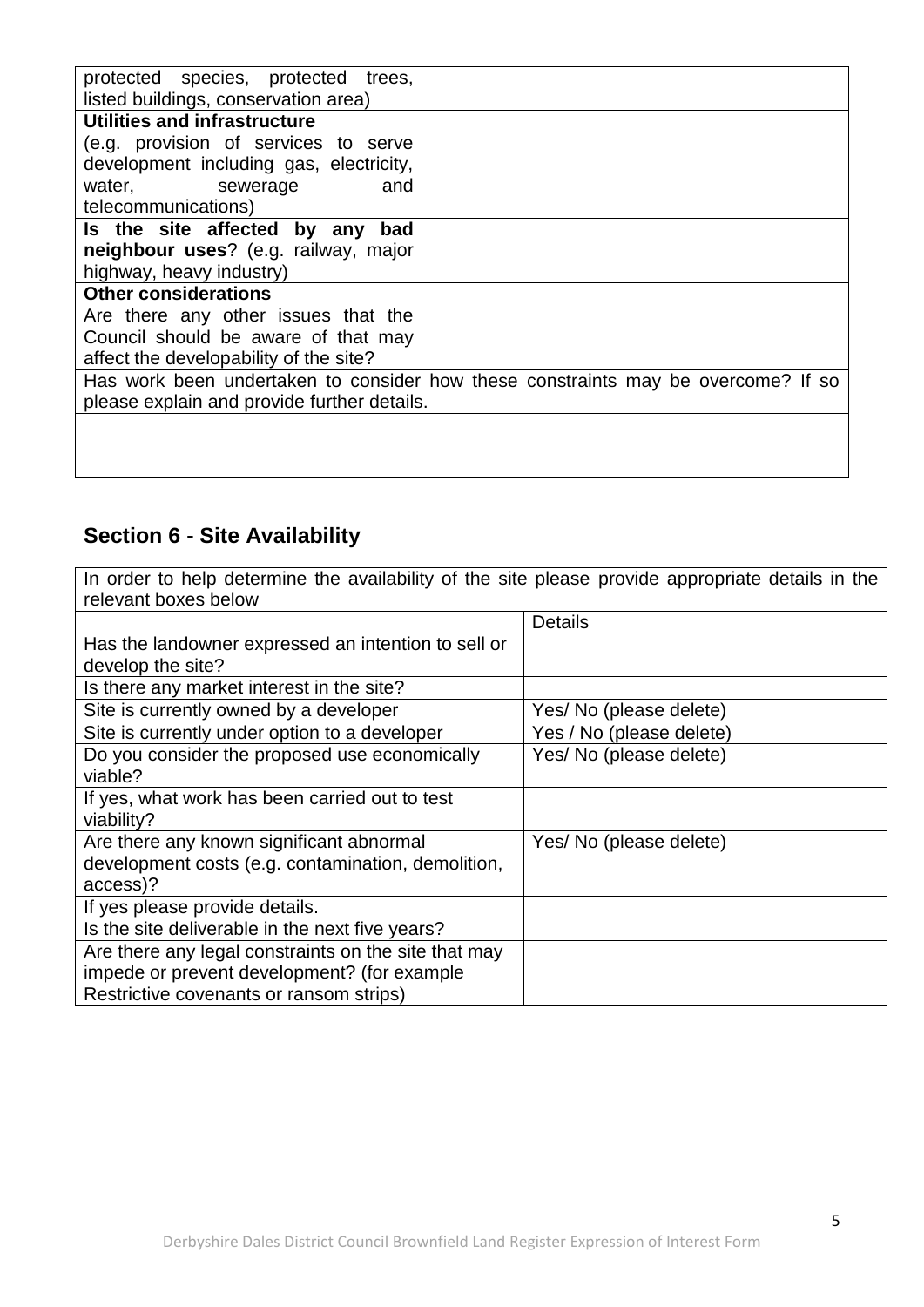## **Section 7: Site Achievability**

| What type of dwelling could be provided? (Tick all that apply)               |  |                                    |  |
|------------------------------------------------------------------------------|--|------------------------------------|--|
| <b>Houses</b>                                                                |  | <b>Communal</b>                    |  |
| <b>Apartments</b>                                                            |  | <b>Supported housing (e.g. for</b> |  |
|                                                                              |  | elderly)                           |  |
| <b>Bungalows</b>                                                             |  | <b>Mixed</b>                       |  |
| <b>Other</b> (please specify)                                                |  |                                    |  |
| How many dwellings do you think could be provided?                           |  |                                    |  |
| <b>Houses</b>                                                                |  | <b>Communal</b>                    |  |
| <b>Apartments</b>                                                            |  | <b>Supported housing (e.g. for</b> |  |
|                                                                              |  | elderly)                           |  |
| <b>Bungalows</b>                                                             |  | <b>Mixed</b>                       |  |
| <b>Other</b> (please specify)                                                |  |                                    |  |
| When would you anticipate the site being available for development to start? |  |                                    |  |
| (please tick)                                                                |  |                                    |  |
| Short term (within 5 years)                                                  |  | Medium term (within 10 years)      |  |
| Long term (within 15 years)                                                  |  | Over 15 years                      |  |
| Is there scope for custom build                                              |  | Yes / No (please delete)           |  |
| and/ or self-build?                                                          |  |                                    |  |

**Section 8 - Access to the site** All sites that are submitted as part of the Brownfield Land Call for Sites may be visited as part of the Council's assessment.

Are there any issues that would restrict access to the site by a representative of the Council undertaking further assessment? Please provide details;

Please provide the name, email address, telephone number of the person with whom contact should be made to arrange a site visit. Please note that it will not be possible to accompany a Council Officer/s during the site visit;

## **Section 9 - Further Information**

Please provide any additional information you think may be helpful to the Council in its consideration of this site.

### **Thank you for completing this form.**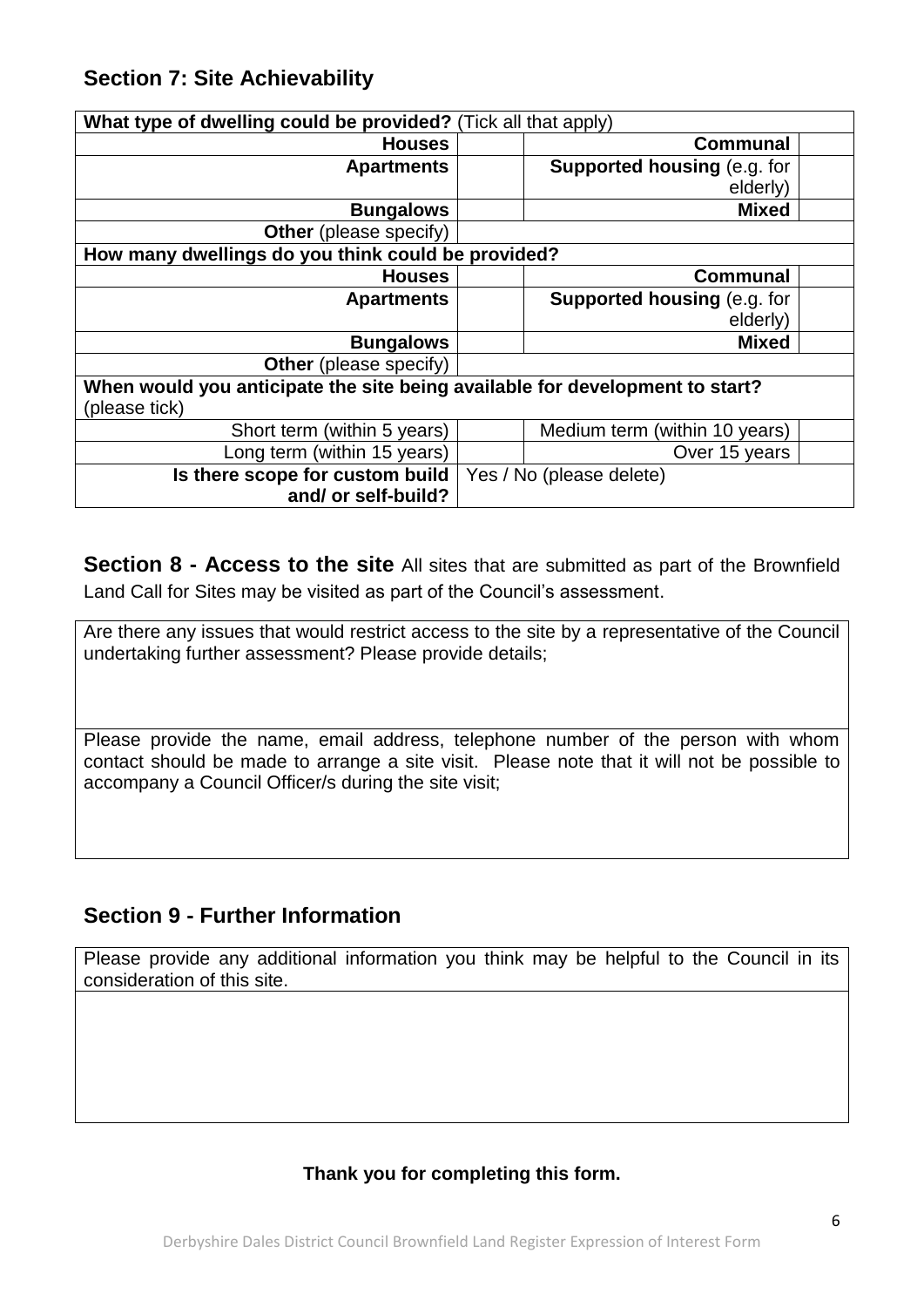All sites submitted will be assessed against the Brownfield Land Regulation criteria, and the policies in the Derbyshire Dales Local Plan 2017. This process may also include an assessment of "suitability" using the Strategic Housing and Employment Land Availability Assessment methodology to make sure that the suggested site will contribute to the delivery of the Local Plan (Adopted 2017).

### **Data Protection: How we will use your personal information.**

The personal information that you provide to us (Derbyshire Dales District Council) will only be used for the purpose of the Brownfield Land Register assessment. Your personal details will not be shared with any other Council department or third party organisation. Further information on how we process your personal information can be found on our website.

Please note the Council is required to make information about potential sites and ownership available as part of the Brownfield Land Register. Should you have any further queries please contact Planning Policy at [localplan@derbyshiredales.gov.uk](mailto:localplan@derbyshiredales.gov.uk)

**For Office Use Only** Date Received: Scanned/Saved: Site Plan Attached: Y/N Site Reference: Emailed receipt: Other: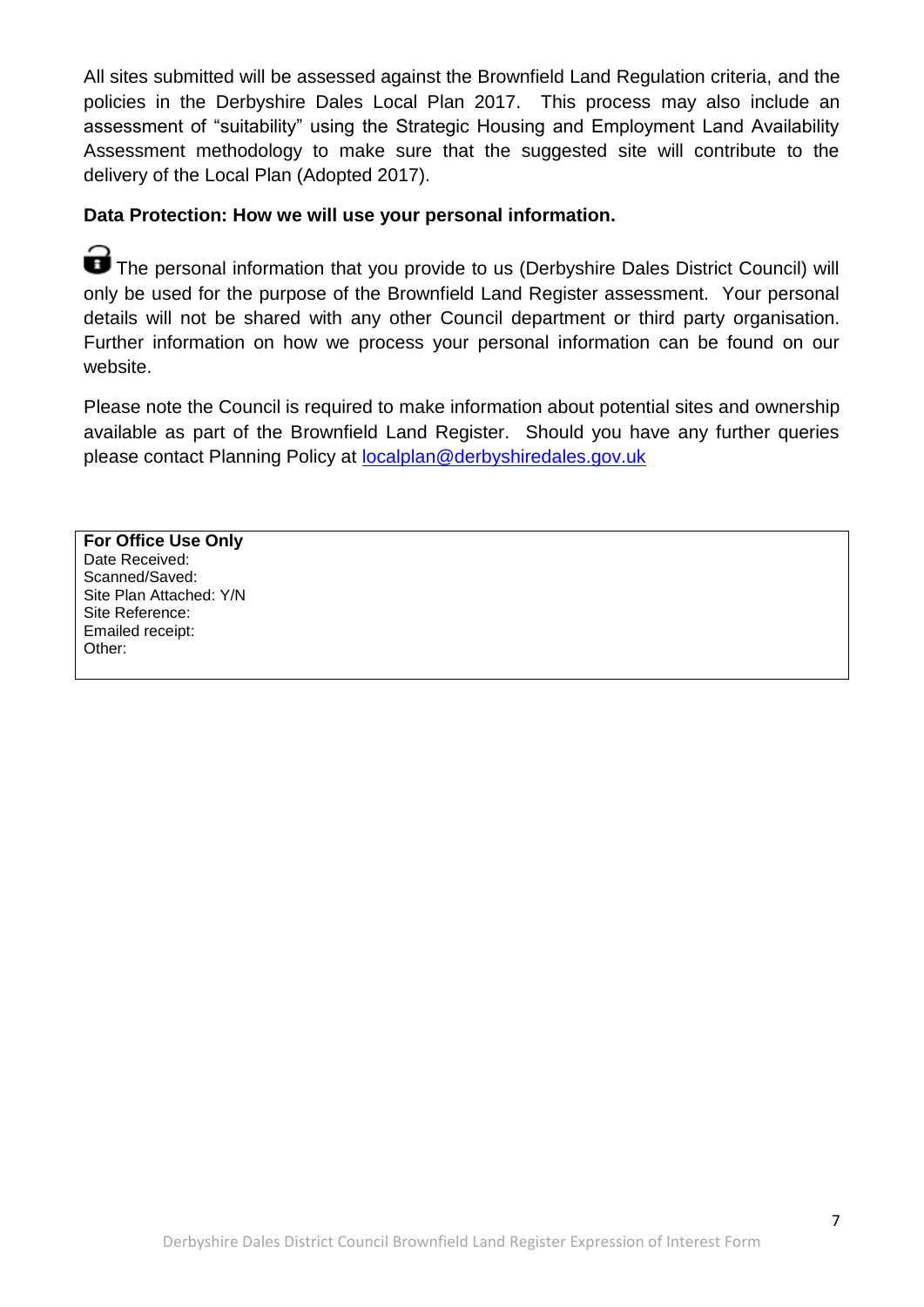## **Frequently Asked Questions**

#### **What is the Brownfield Land 'Expression of Interest' for?**

The Brownfield Land expression of interest is an important opportunity for local communities, town and parish councils, landowners, residents and organisations to suggest previously developed land in Derbyshire Dales for future residential development. The call for sites will help to inform the annual update of the Derbyshire Dales Brownfield Land Register.

#### **What types of land uses are being assessed?**

The site must be Brownfield land, this is defined as "*Land which is or was occupied by a permanent structure, including the curtilage of the developed land (although it should not be assumed that the whole of the curtilage should be developed) and any associated fixed surface infrastructure. This excludes: land that is or has been occupied by agricultural or forestry buildings; land that has been developed for minerals extraction or waste disposal by landfill purposes where provision for restoration has been made through development control procedures; land in built-up areas such as private residential gardens, parks, recreation grounds and allotments; and land that was previously-developed but where the*  remains of the permanent structure or fixed surface structure have blended into the *landscape in the process of time*." in the National Planning Policy Framework.

The Brownfield Land call for sites will only consider sites capable of delivering five or more dwellings on sites of 0.25ha or above that are on previously developed land.

The sites or land put forward must also fit with the aims of the Derbyshire Dales Local Plan policies.

#### **How can I submit the 2018 Brownfield Land Register Expression of Interest Form?**

Please download and complete the site suggestion form from the above link and return it by **15th June 2018** to: [localplan@derbyshiredales.gov.uk](mailto:localplan@derbyshiredales.gov.uk)

Or by post to: Planning Policy, Regeneration and Policy, Derbyshire Dales District Council, Town Hall, Bank Road, Matlock, DE4 3NN

Please ensure that the suggestion form is accompanied by a **site location map**, detailing the precise location and boundaries of the area of land you wish to be considered for development.

#### **Can I submit more than one site?**

Yes, you are welcome to submit a number of different sites. Please complete a separate form for each site you would like to be considered and remember to attach a site location plan for each separate site.